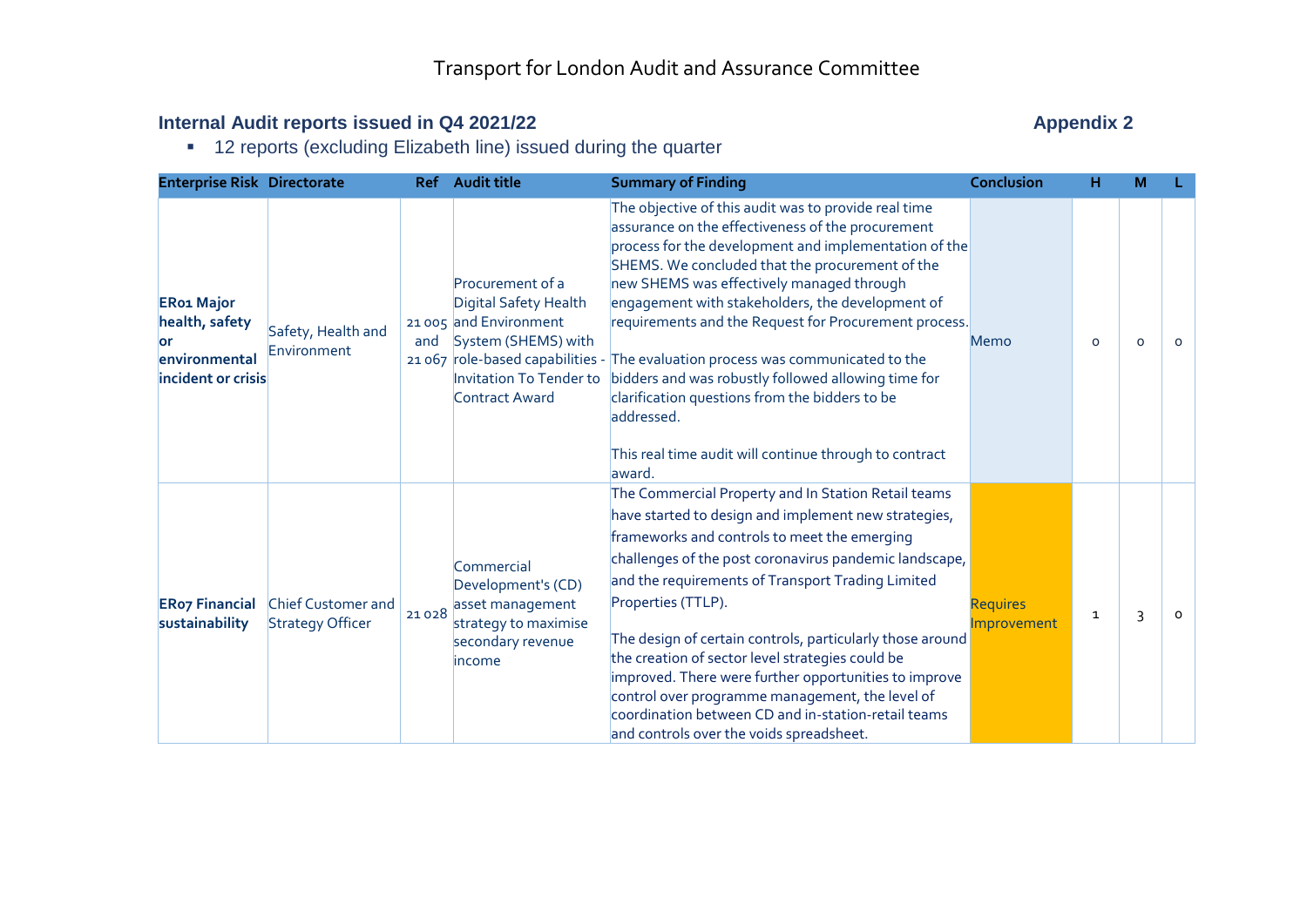# Transport for London Audit and Assurance Committee

| <b>Enterprise Risk Directorate</b>                                            |                                                   | Ref Audit title               | <b>Summary of Finding</b>                                                                                                                                                                                                                                                                                                                                                                                                                                                                                                                                        | <b>Conclusion</b>              | н              | M       |                |
|-------------------------------------------------------------------------------|---------------------------------------------------|-------------------------------|------------------------------------------------------------------------------------------------------------------------------------------------------------------------------------------------------------------------------------------------------------------------------------------------------------------------------------------------------------------------------------------------------------------------------------------------------------------------------------------------------------------------------------------------------------------|--------------------------------|----------------|---------|----------------|
| <b>ERo7 Financial</b><br>sustainability                                       | Chief People Officer 21 031 Pensioner Payroll     |                               | Key controls were operating effectively over pensioner<br>payroll and one issue was identified with the Royal Bank<br>of Scotland signature schedule needing updating. This<br>is already work in progress and should be completed<br>shortly. Based on our findings we have concluded that<br>the control requirement is adequately controlled.                                                                                                                                                                                                                 | Adequately<br>Controlled       | $\circ$        | $\circ$ | $\mathbf{1}$   |
| <b>ERo7 Financial</b><br>sustainability                                       | Communications<br>and Corporate<br><b>Affairs</b> | 21 032 Fixed Asset Accounting | The majority of controls tested by the audit were<br>adequately designed and operating effectively.<br>However, various instances were identified where<br>Finance Business Partners did not provide information<br>requested by the Project and Fixed Asset team. As a<br>result, one medium and one low priority<br>recommendation have been made. Based on these<br>findings, our conclusion is that fixed asset accounting is<br>adequately controlled.                                                                                                      | Adequately<br>Controlled       | $\circ$        | $\circ$ | $\mathbf{1}$   |
| <b>ER13</b><br><b>Governance and Group Finance</b><br>controls<br>suitability | Director                                          | 21 045 Recruitment            | We found that certain controls were adequately<br>designed and operating effectively. However, other<br>controls such as recruitment campaign planning, hiring<br>managers documenting recruitment decisions, hiring<br>managers checking educational/professional<br>qualifications and hiring managers completing the<br>required learning were not always consistently applied.<br>As a result, two high priority issues were identified:<br>- Assessment and selection of candidates is not always<br>fully documented, and records are not always retained. | <b>Requires</b><br>Improvement | $\overline{2}$ | 4       | $\overline{2}$ |
|                                                                               |                                                   |                               | - New recruits' professional and education qualifications<br>are not always verified by hiring managers before they<br>start work, and national security vetting has not been<br>conducted before hiring for certain roles this year.<br>Based upon the testing conducted during this audit, we<br>conclude that controls over permanent recruitment<br>require improvement.                                                                                                                                                                                     |                                |                |         |                |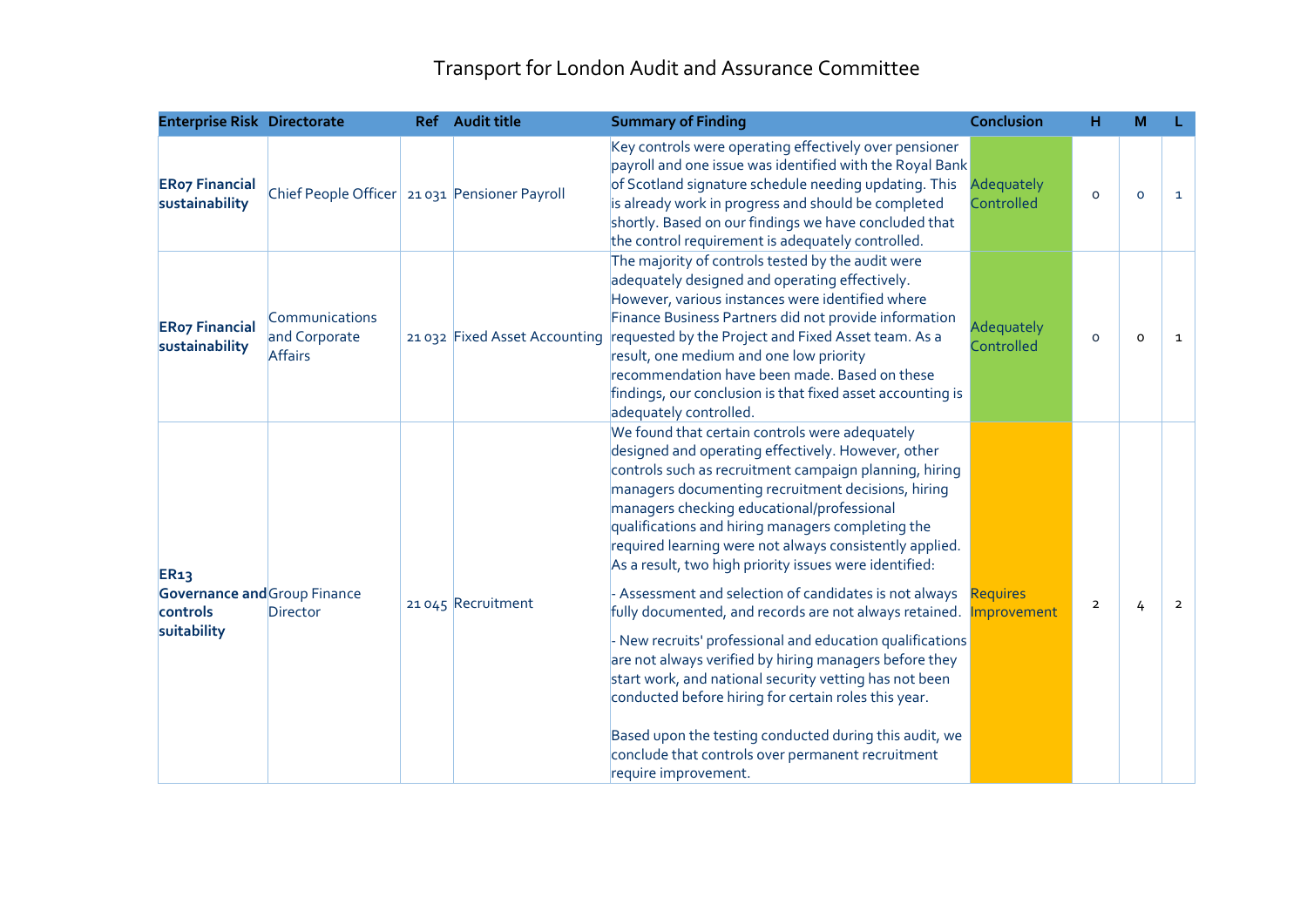## Transport for London Audit and Assurance Committee

| <b>Enterprise Risk Directorate</b>         |                                               | Ref Audit title                                                         | <b>Summary of Finding</b>                                                                                                                                                                                                                                                                                                                                                                                                                                                                                                                                                                                                                                                                                                                                                               | <b>Conclusion</b>              | н              | M              |          |
|--------------------------------------------|-----------------------------------------------|-------------------------------------------------------------------------|-----------------------------------------------------------------------------------------------------------------------------------------------------------------------------------------------------------------------------------------------------------------------------------------------------------------------------------------------------------------------------------------------------------------------------------------------------------------------------------------------------------------------------------------------------------------------------------------------------------------------------------------------------------------------------------------------------------------------------------------------------------------------------------------|--------------------------------|----------------|----------------|----------|
| <b>ERo7 Financial</b><br>sustainability    | Chief Capital Officer 21 060 Costs - Track    | Management of Defined<br>Programme Contract                             | There were two high priority rated issues raised as<br>follows:<br>1) The TfL Integrated Track team have not carried out<br>any audit work as the team is under-resourced. The<br>supplier also has not conducted any audits due to the<br>following reasons:<br>(i) In the first year, time was spent mobilising the<br>contract and supplier's Lead Commercial Manager<br>changed in-year and needed time to get up to speed.<br>(ii) In the second year, due to the coronavirus pandemic<br>the team's attention moved from business-as-usual<br>activities to recovery.<br>2) The review of accounts data and random<br>transactional sample testing shows that insufficient<br>evidence was provided by Balfour Beatty to validate<br>costs and calculations for selected samples. | <b>Requires</b><br>Improvement | $\overline{2}$ | $\Omega$       | $\circ$  |
| <b>ER13</b><br>controls<br>suitability     | Governance and General Counsel                | 21063 Declaration of Interest                                           | Due to a number of key controls not operating<br>effectively, we have concluded that the control<br>environment requires improvement. One high priority<br>and one medium priority issue have been identified. The<br>high priority issue is in relation to declaration of interest<br>forms not being kept up to date or returned by some of<br>the senior management team.                                                                                                                                                                                                                                                                                                                                                                                                            | <b>Requires</b><br>mprovement  | $\mathbf{1}$   | $\mathbf{1}$   | $\Omega$ |
| <b>ERo3 Major</b><br>service<br>disruption | Pan TfL                                       | Climate Adaptation -<br>21 066 roles, responsibilities<br>and knowledge | There were two high and one medium priority issues<br>identified. The two high priority findings were:<br>1) Coordination of adaptation has not been assigned to<br>a specific group by TfL's leadership; and<br>2) Directorates lack comprehensive plans for building<br>capabilities and competencies.                                                                                                                                                                                                                                                                                                                                                                                                                                                                                | <b>Requires</b><br>Improvement | $\overline{2}$ | $\mathbf{1}$   | $\circ$  |
| <b>ER13</b><br>Governance and              | Chief Capital Officer 21 069 Commercial (P&C) | <b>TfL Procurement and</b><br>capacity to take on the                   | The P&C re-organisation from functional teams into a<br>category-based team model has overlapped with the<br>implementation of the Elizabeth line (EL). Resources                                                                                                                                                                                                                                                                                                                                                                                                                                                                                                                                                                                                                       | Adequately<br>Controlled       | $\circ$        | $\overline{2}$ | $\Omega$ |